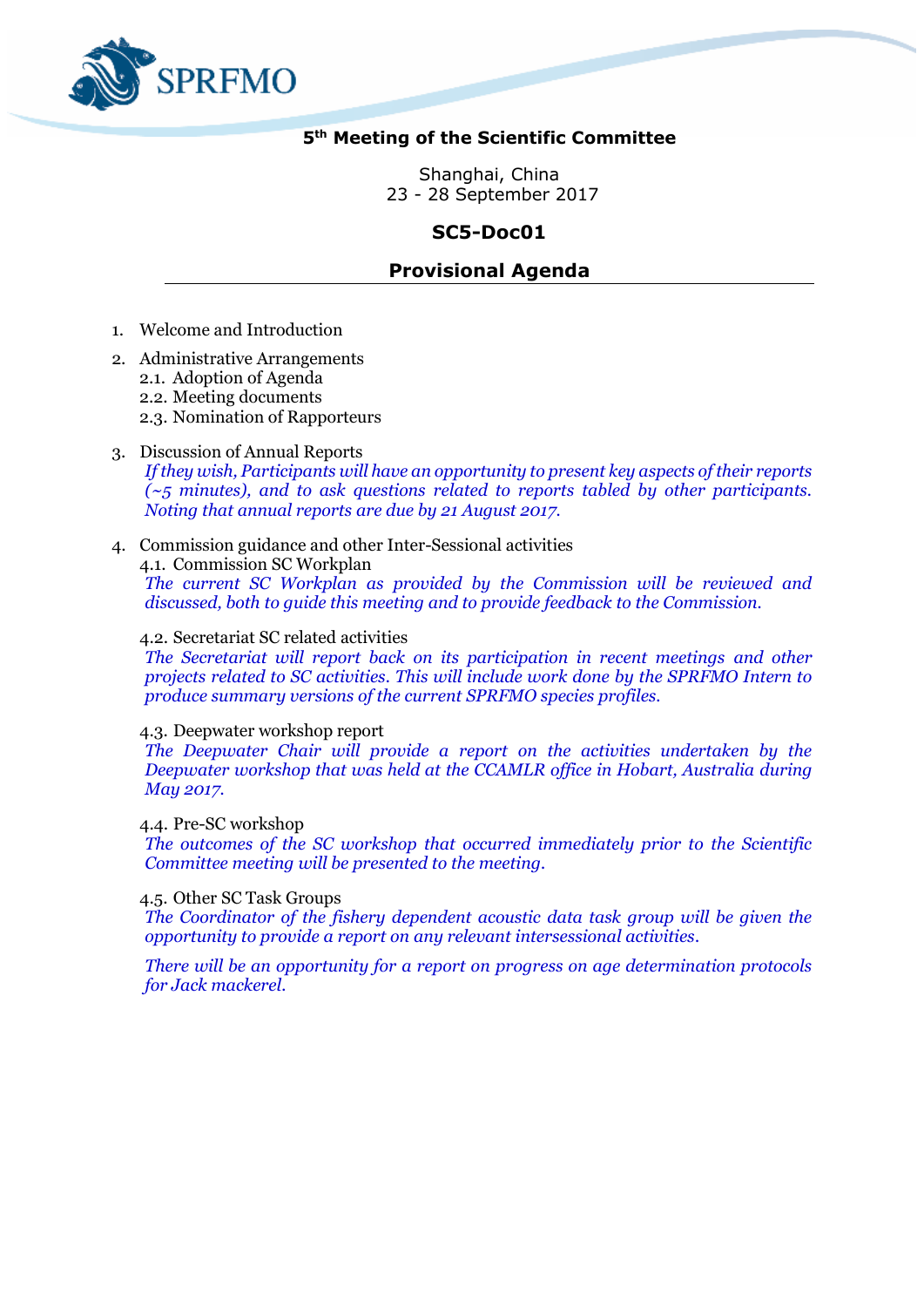# 5. Jack Mackerel Working Group

5.1. Inter-Sessional assessment/research

*Participants will be invited to summarise the results of any inter-sessional Jack mackerel stock assessments or research that may have been completed.*

5.2. Inter-Sessional Progress with the Jack Mackerel Stock Structure Research Programme

*The SC will evaluate any new work on stock structure and note how various assumptions might cause the SC advice to differ, particularly regarding TAC advice.* 

#### 5.3. Jack Mackerel Stock Assessments – Technical Session

*Participants will report on any updated data sets that were provided prior to the meeting. As requested by the Commission, the SC will specify and conduct a re-run of the 2016 stock assessment in order prepare the 2018 advice to the Commission on Jack mackerel stock status, based on application of SC02's proposed variant of the rebuilding plan adopted by the 2nd Meeting of the Commission.*

#### 5.4. Other Jack Mackerel topics

*E.g., review any relevant research on biology, ecology, habitat dynamics, and environmental conditions.*

### 6. Deepwater Working Group

6.1. Applications to fish outside the footprint or above reference period catch levels *Any relevant applications will be due 60 days in advance of the meeting. NZ will provide an update on the current exploratory Toothfish fishery and the SC will review year 2 of the project noting linkages with CCAMLR.*

#### 6.2. Inter-Sessional assessments/research

*Participants will be invited to summarise the results of any inter-sessional Deepwater stock assessments or research that may have been completed (including a draft risk assessment for deepwater sharks).*

# 6.3. SPRFMO Deepwater stock assessments

*The SC will document progress on stock assessment methods for demersal species in the SPRFMO Area. This will include applying the assessment framework that was developed intersessionally during the May 2017 workshop.*

6.4. Modelling VME taxa distribution and spatial management approaches in the Convention Area

*Updates will be provided relating to intersessional work in this area that may provide the basis for additional recommendations to the Commission.*

# 6.5. Revised Bottom Fishing CMM

*The SC will review the current Bottom fishing CMM and provide recommendations for the Commission to consider.*

#### 6.6. Other Deepwater topics

*If available, review relevant research on biology, ecology, habitat dynamics, and environmental conditions.*